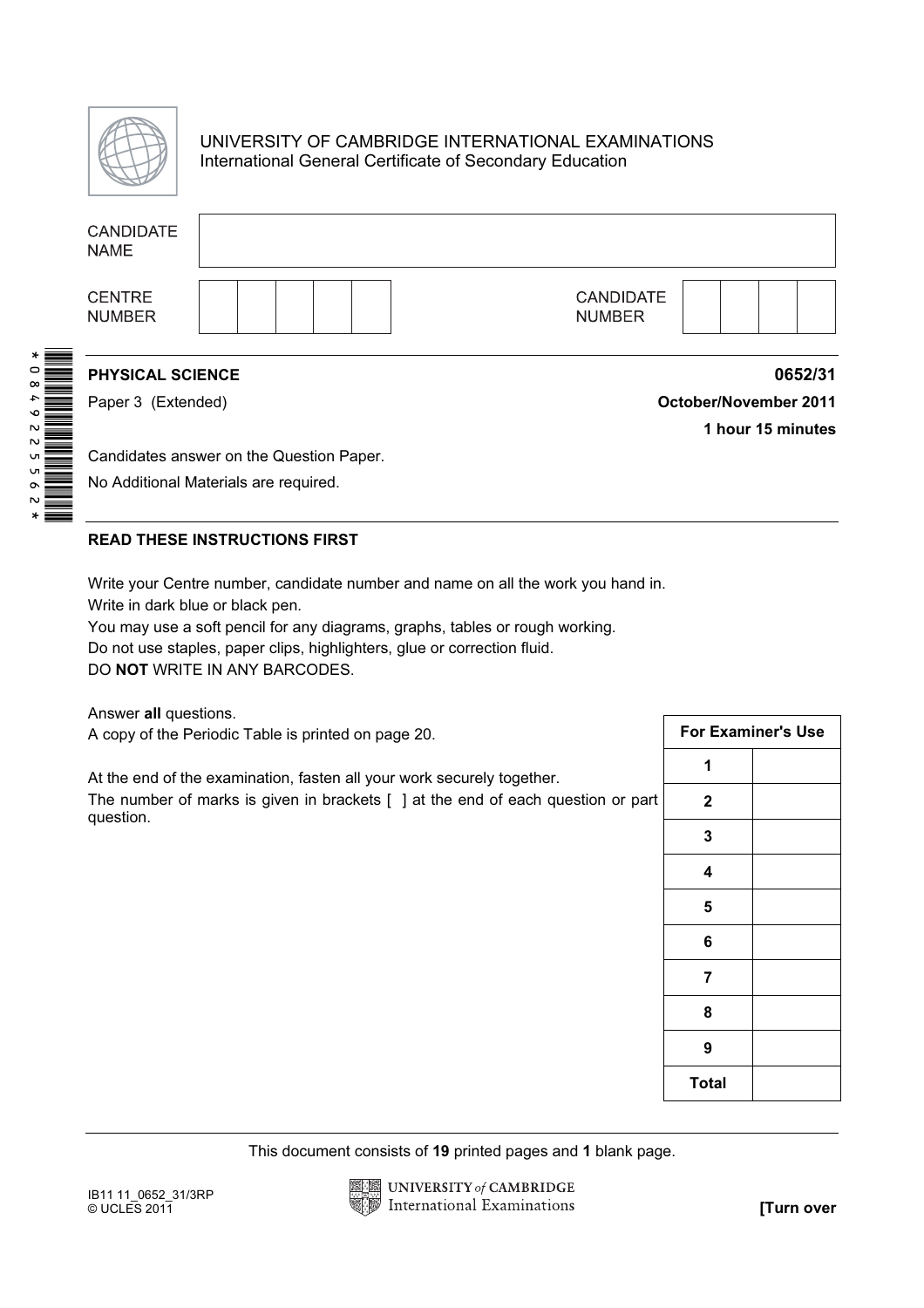For Examiner's Use

# 1 Two cars are being tested on a straight level track.

Fig. 1.1 shows the speed-time graphs for the two cars, each of mass 1500kg.

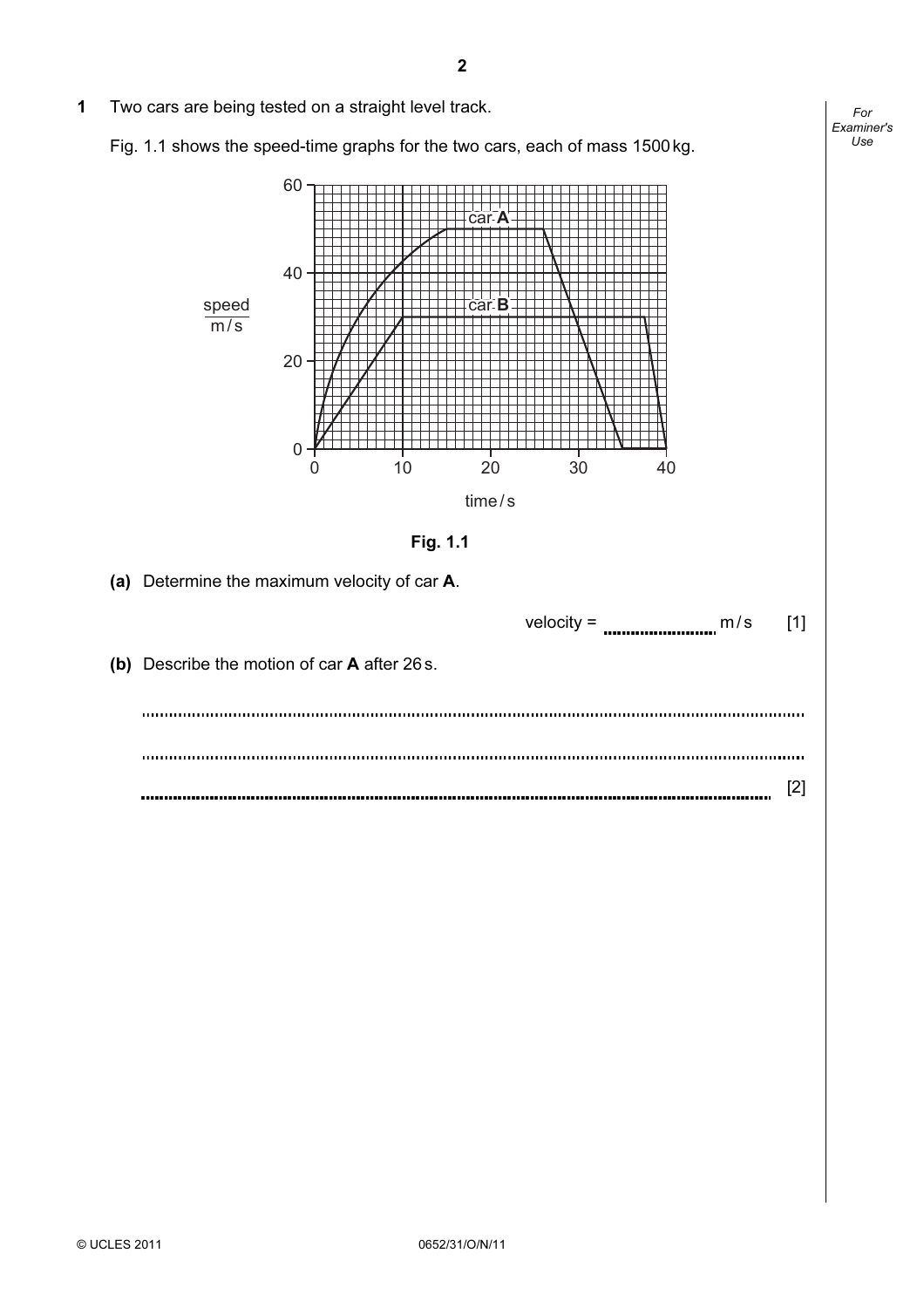|       | (c) (i) Use the graph to calculate the acceleration of car B during the first 10s of the test.                                          | For<br>Examiner's<br>Use |
|-------|-----------------------------------------------------------------------------------------------------------------------------------------|--------------------------|
|       | $acceleration =$<br>$[2]$<br>(ii) Calculate the resultant force on car B during this period.                                            |                          |
|       | $force =$<br>$[2]$                                                                                                                      |                          |
| (iii) | Explain why the engine must provide a greater force than that given in your answer<br>to $(c)(ii)$ .                                    |                          |
|       | $[2]$                                                                                                                                   |                          |
|       | (d) As the two cars approach the end of the track they brake and come to rest.<br>Explain which car produces the greater braking force. |                          |
|       |                                                                                                                                         |                          |
|       | $\lceil 2 \rceil$                                                                                                                       |                          |
|       |                                                                                                                                         |                          |
|       |                                                                                                                                         |                          |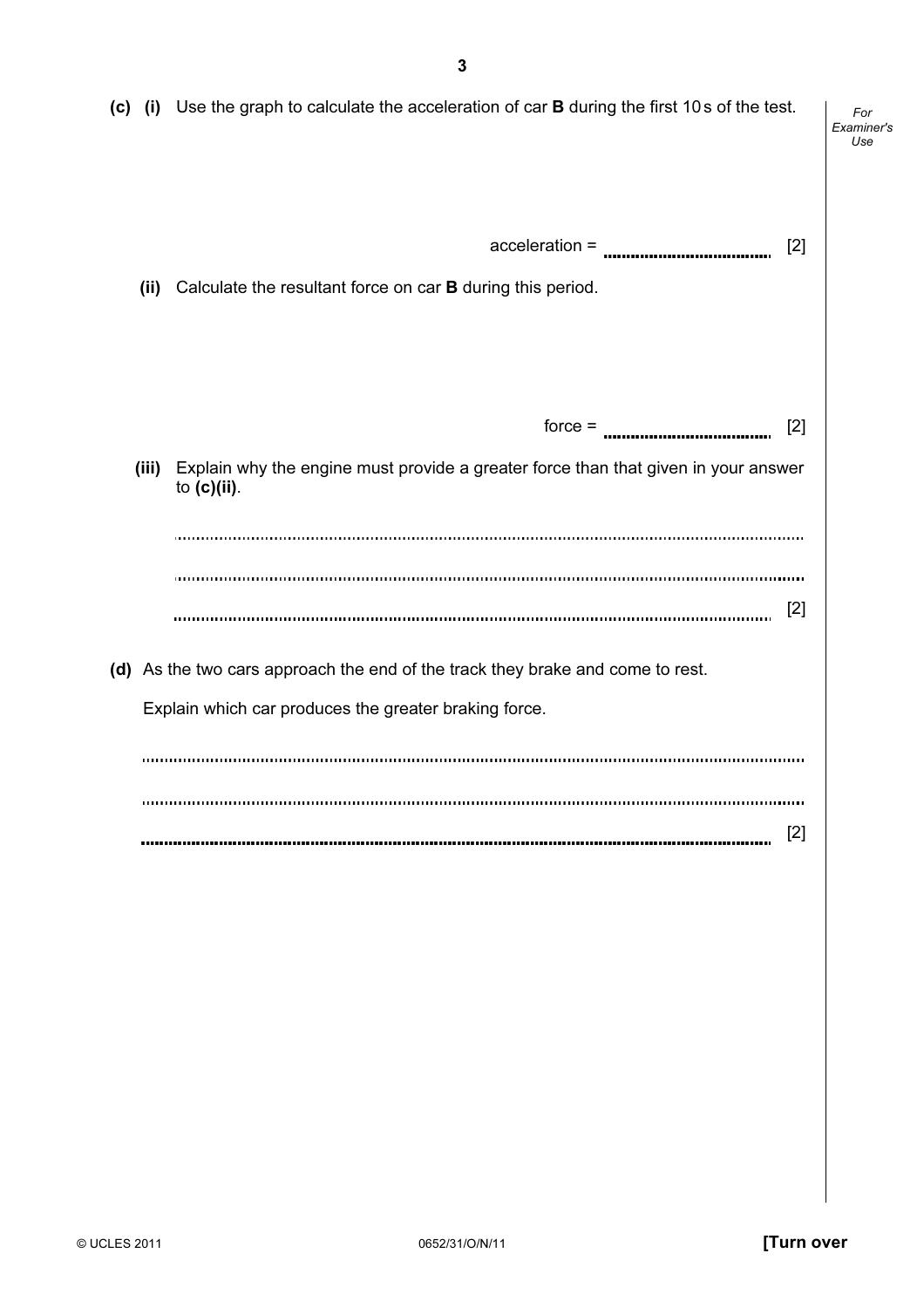2 Fig. 2.1 shows a catalytic converter, which is part of a car exhaust system.



Fig. 2.1

Scientists analyse the gases at A and at B. Their results are shown in Table 2.1.

| gas               | percentage at A | percentage at B |
|-------------------|-----------------|-----------------|
| carbon dioxide    | 8.0             | 9.2             |
| carbon monoxide   | 5.0             | 3.8             |
| hydrogen          | 2.0             | 0.8             |
| nitrogen          | 71.0            | 71.3            |
| nitrogen monoxide | 0.3             | 0.0             |
| oxygen            | 4.0             | 2.8             |
| water vapour      | 9.0             | 10.7            |

#### Table 2.1

 (a) The scientists conclude that in the catalytic converter nitrogen monoxide is converted to nitrogen by reaction with carbon monoxide.

(i) Write a balanced equation for this reaction. Use the data in Table 2.1 to help you.

[2]

(ii) Use this reaction to explain the meaning of the terms reduced and oxidised.

[2] (iii) Explain how the results in Table 2.1 support the conclusion that this reaction takes place in the catalytic converter. 

[2]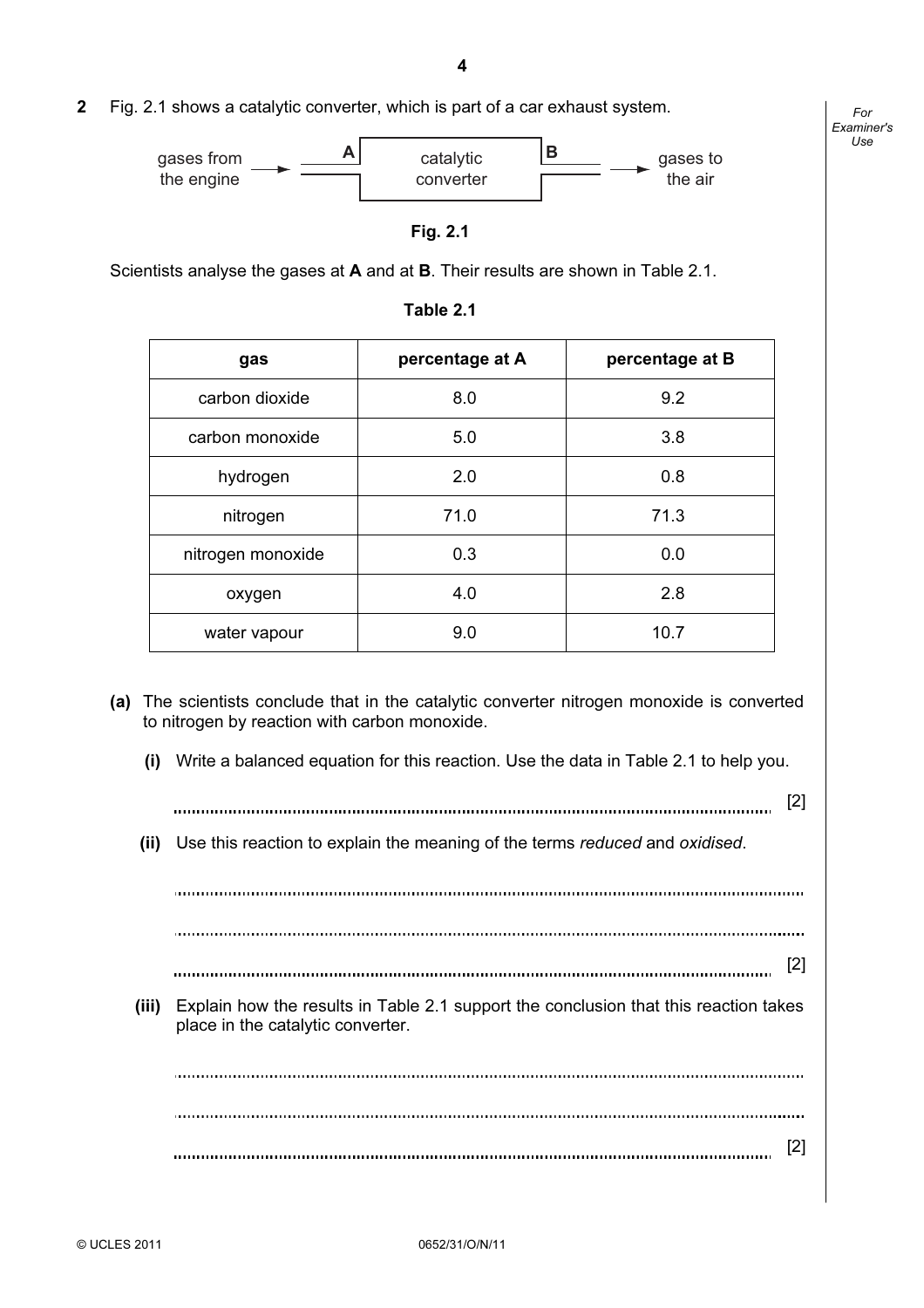(iv) Use data from Table 2.1 to suggest another reaction that takes place in the For catalytic converter. Examiner's Use [1] (b) Parts of the car exhaust system are made from galvanised steel. (i) Explain how galvanising prevents steel from rusting. [3] (ii) Suggest why galvanising is a better method of rust prevention than painting. [1]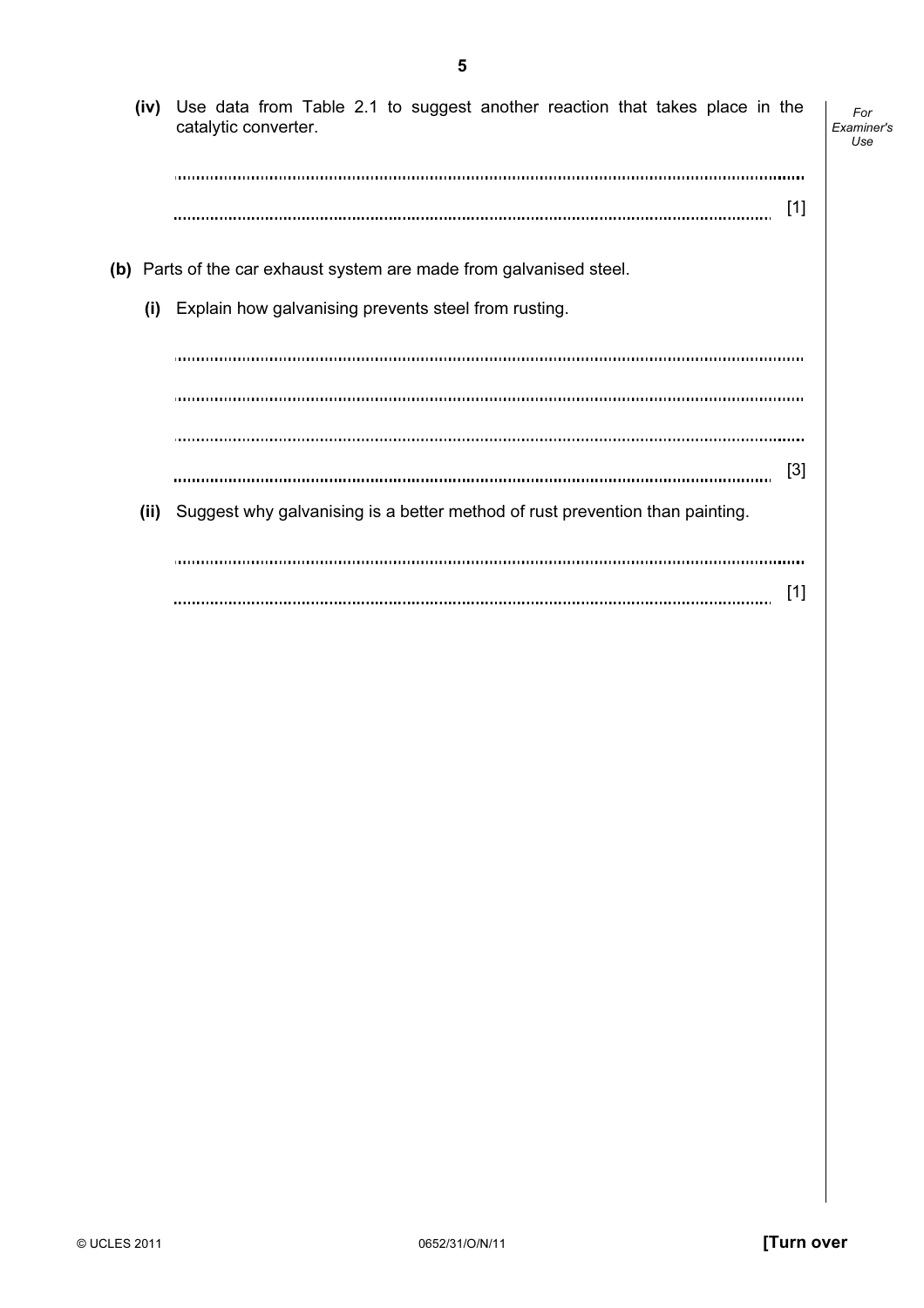3 A student experiments with a rubber band. She stretches it between two retort stands and notices that it produces a sound when she plucks it. The apparatus is shown in Fig. 3.1.





(a) Explain why the sound is produced.

..................................... [2]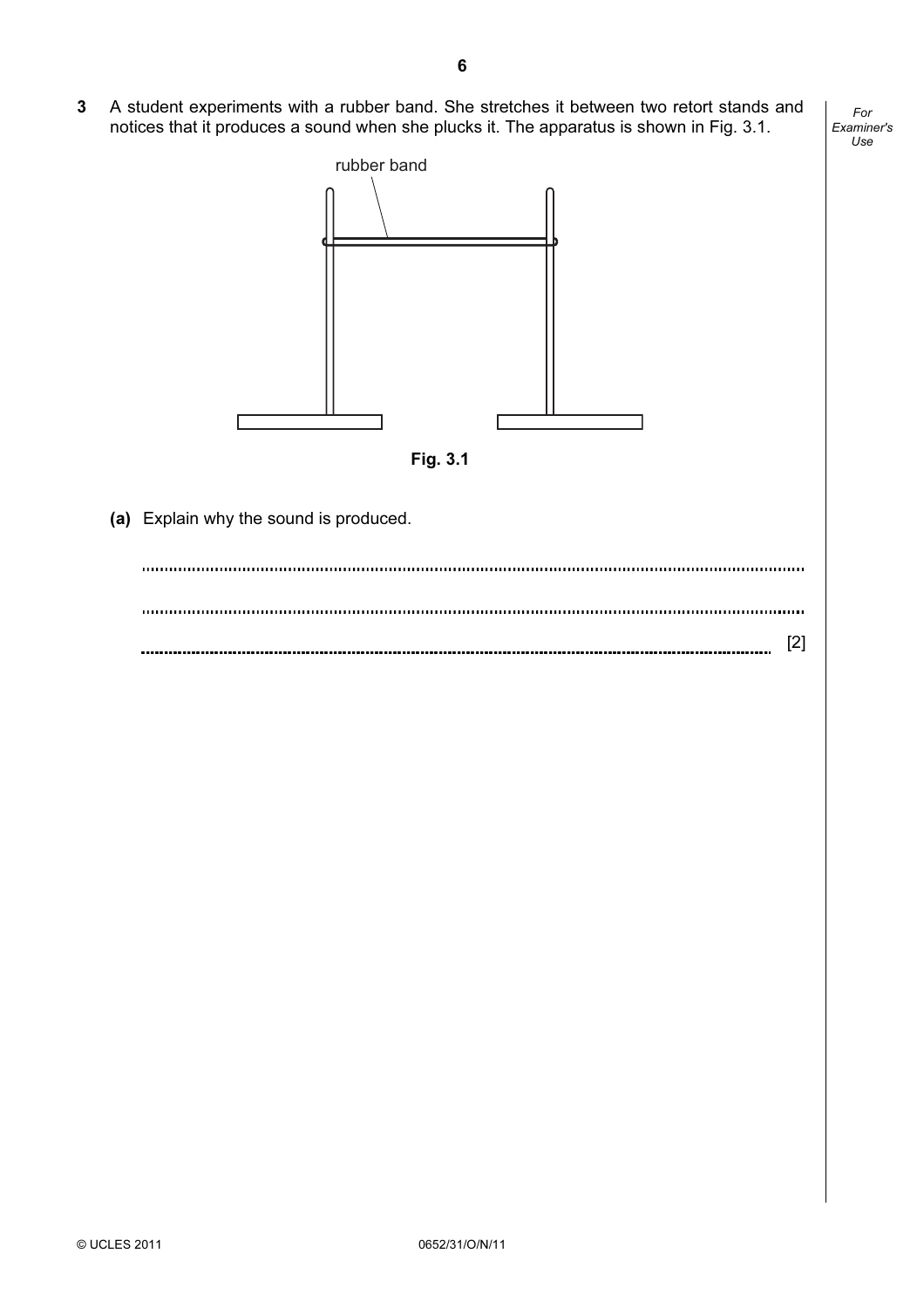(b) The student sets up a cathode ray oscilloscope and a microphone, as shown in Fig. 3.2, to display the sound trace produced by the apparatus in Fig. 3.1.

7





The time base is set to 2.5ms / division.

Calculate the frequency of the sound wave.

Show your working in the box.

 $frequency = 1$   $Hz$  [3]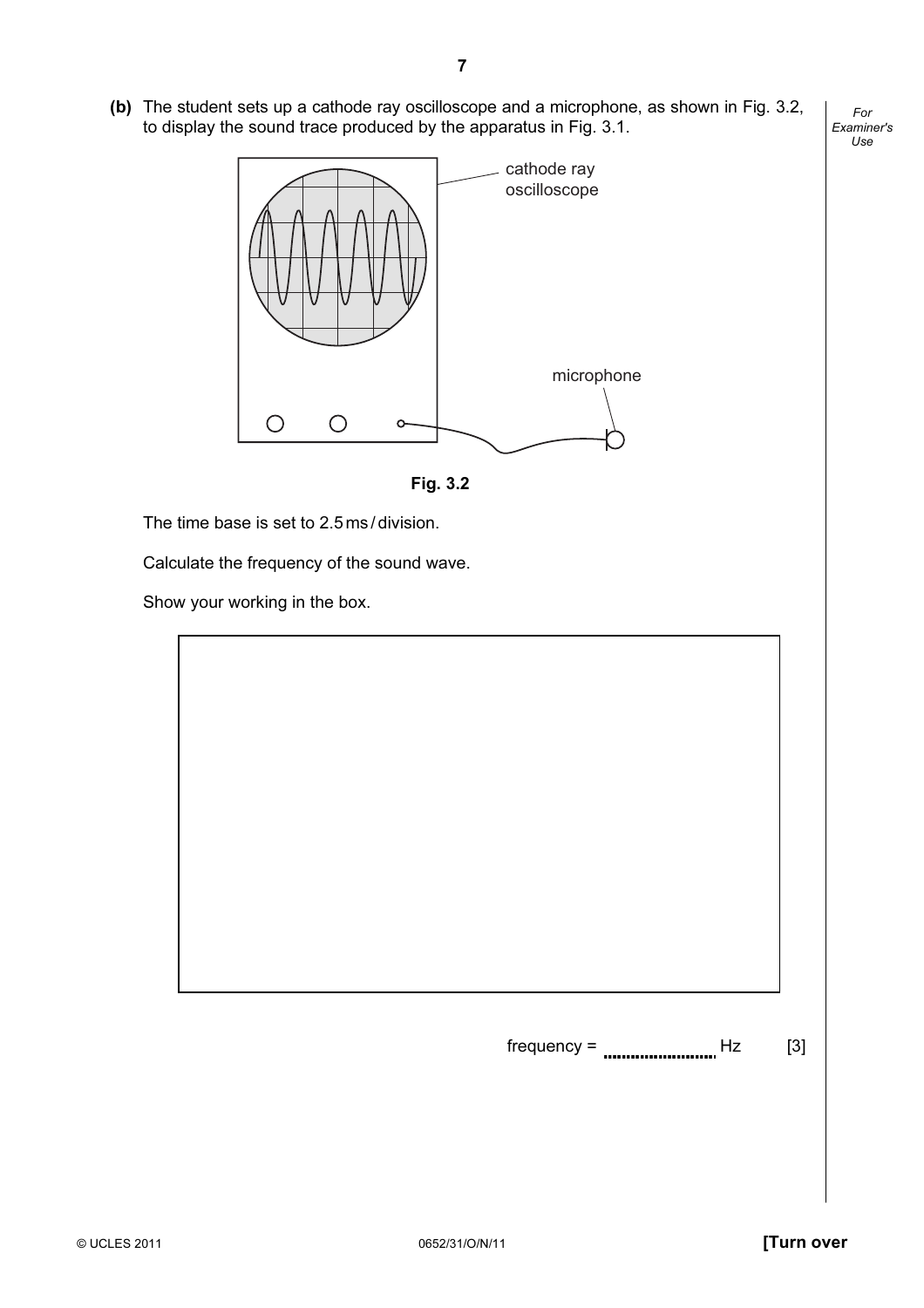| 4 |      | Silver salts are used in photography.                                                                                              | For               |
|---|------|------------------------------------------------------------------------------------------------------------------------------------|-------------------|
|   |      | (a) The action of light on silver bromide releases an electron.                                                                    | Examiner's<br>Use |
|   |      | $Ag+Br^ \longrightarrow$ $Ag+$ + Br + e <sup>-</sup>                                                                               |                   |
|   | (i)  | How does light enable this reaction to take place?                                                                                 |                   |
|   |      | $[1]$                                                                                                                              |                   |
|   | (ii) | The silver ion is converted into a silver atom.                                                                                    |                   |
|   |      | Why is this said to be a reduction reaction?                                                                                       |                   |
|   |      | $[1]$                                                                                                                              |                   |
|   |      | (iii) Write an ionic equation to show this reduction of a silver ion.                                                              |                   |
|   |      | $[1]$                                                                                                                              |                   |
|   |      | (b) Silver bromide can be made from the reaction between silver nitrate and potassium<br>bromide.                                  |                   |
|   |      | AgNO <sub>3</sub> (aq) + KBr(aq) $\longrightarrow$ AgBr(s) + KNO <sub>3</sub> (aq)                                                 |                   |
|   |      | (i) Describe how you would prepare a pure, dry sample of silver bromide from<br>solutions of silver nitrate and potassium bromide. |                   |
|   |      |                                                                                                                                    |                   |
|   |      |                                                                                                                                    |                   |
|   |      |                                                                                                                                    |                   |
|   |      |                                                                                                                                    |                   |
|   |      |                                                                                                                                    |                   |
|   |      | [4]                                                                                                                                |                   |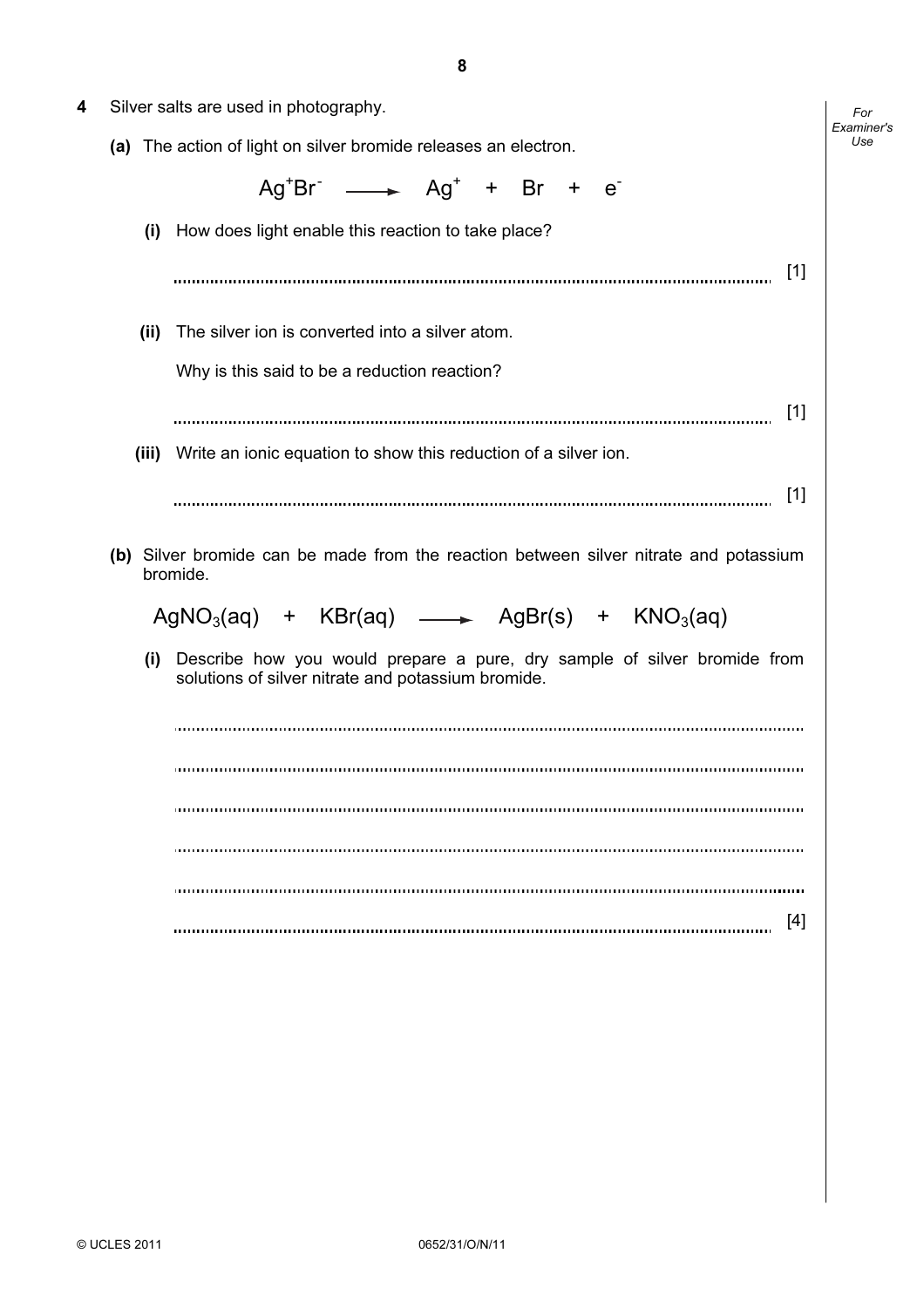(ii) What mass of silver bromide could be made from 5.0g of silver nitrate? [relative atomic masses, A<sub>r</sub>: Ag, 108; Br, 80; N, 14; O, 16] Show your working in the box.

For Examiner's Use

mass of silver bromide =  $\ldots$   $\ldots$   $\ldots$   $\ldots$   $\ldots$   $\ldots$  [3]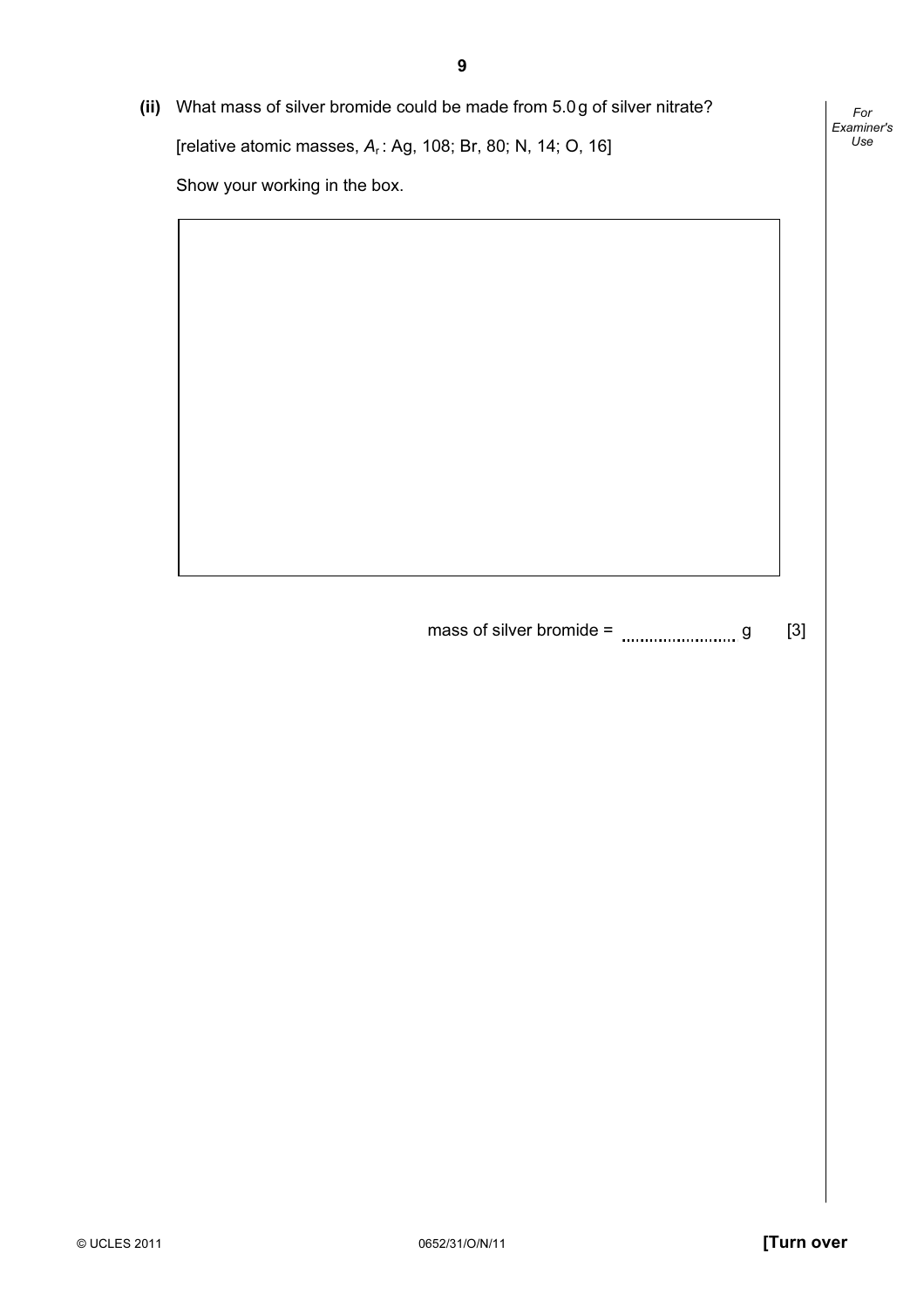Examiner's 5 Fig. 5.1 shows an electric circuit. The e.m.f. of the battery is 6.0 V. The total resistance of the variable resistor 48Ω.

10



Show that the resistance of the section CD of the variable resistor is 24  $\Omega$ . You may assume that the current through the circuit remains the same.

For

 $1$ se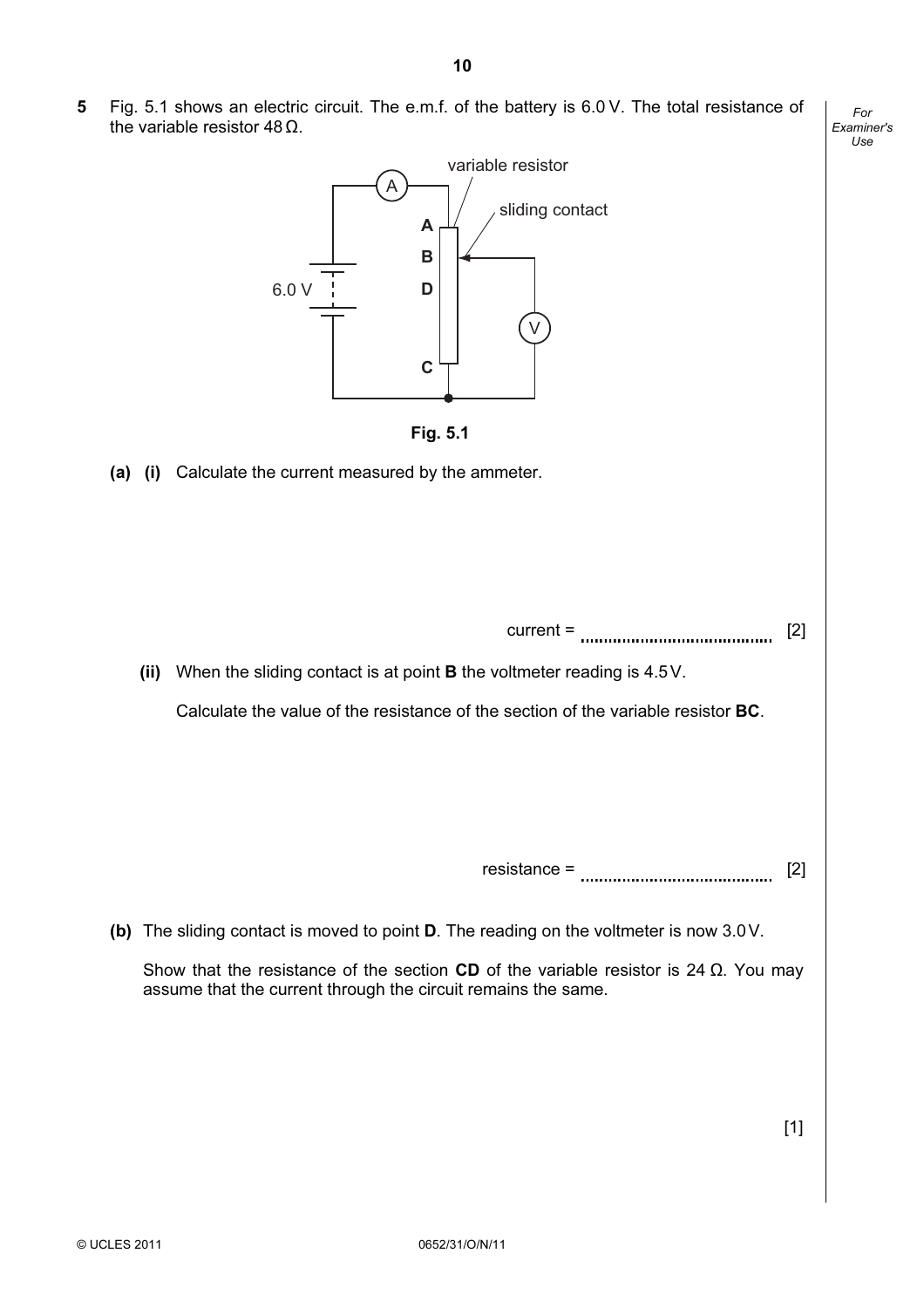For Examiner's Use

(c) The student realises that he could use this circuit as a variable voltage supply. He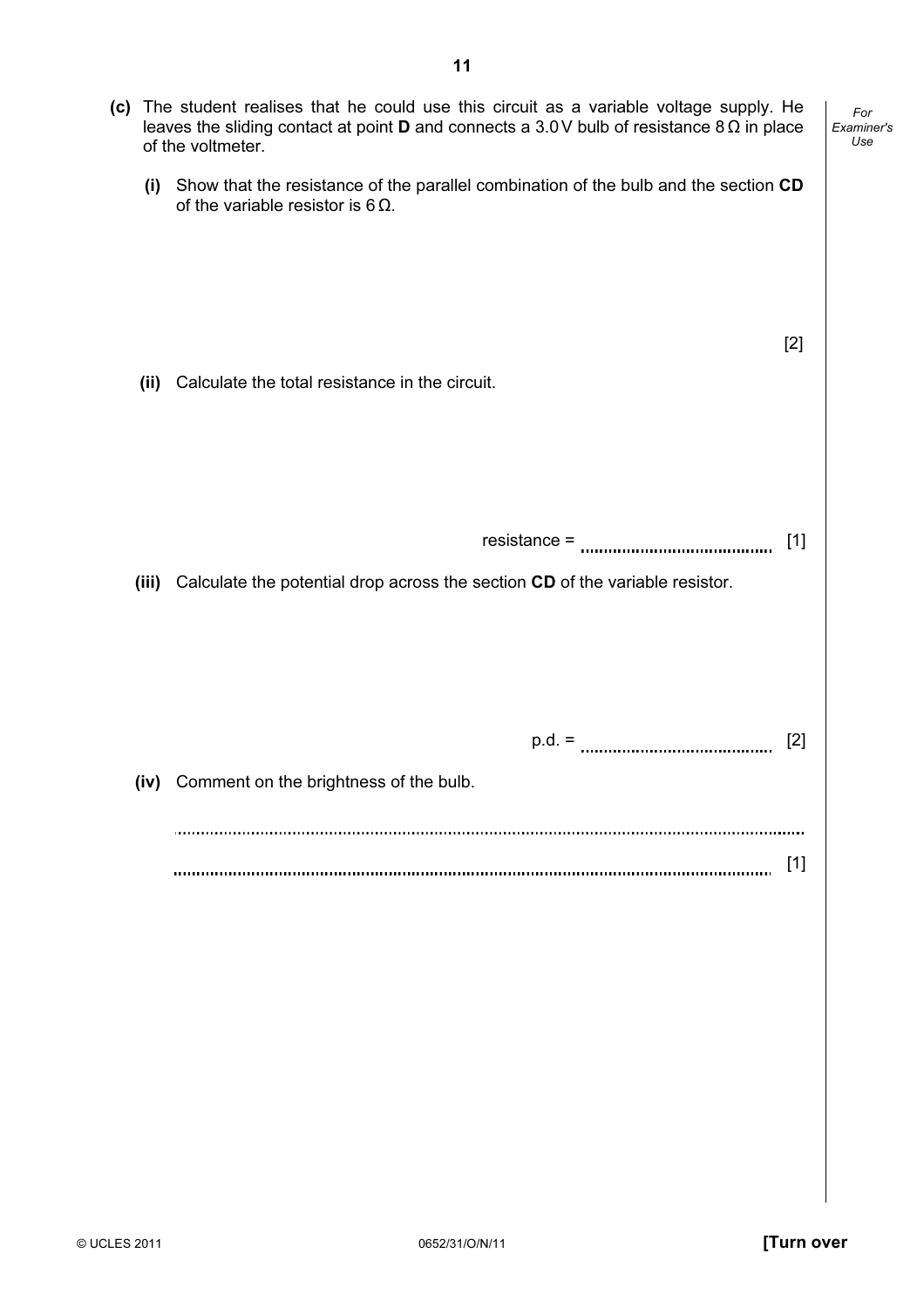6 When calcium carbonate is heated strongly it decomposes to form calcium oxide and carbon dioxide.

For Examiner's  $1$ se

 $CaCO<sub>3</sub> \longrightarrow CaO + CO<sub>2</sub>$ 

 (a) Calculate the volume of carbon dioxide, measured at room temperature and pressure, produced when 2.5g of calcium carbonate is decomposed.

[The volume of one mole of any gas is 24 dm<sup>3</sup> at room temperature and pressure.]

Show your working in the box.

volume of carbon dioxide =  $\ldots$   $\ldots$   $\ldots$   $\ldots$   $\ldots$   $\ldots$   $\ldots$   $\ldots$   $\ldots$   $\ldots$   $\ldots$   $\ldots$   $\ldots$   $\ldots$   $\ldots$ 

(b) Calcium oxide reacts with hydrochloric acid to form a salt.

CaO + 2HCl  $\longrightarrow$  CaCl<sub>2</sub> + H<sub>2</sub>O

In this reaction calcium oxide is acting as a base.

(i) Use this reaction to define the terms acid and base in terms of proton transfer.

acid ........... base [2]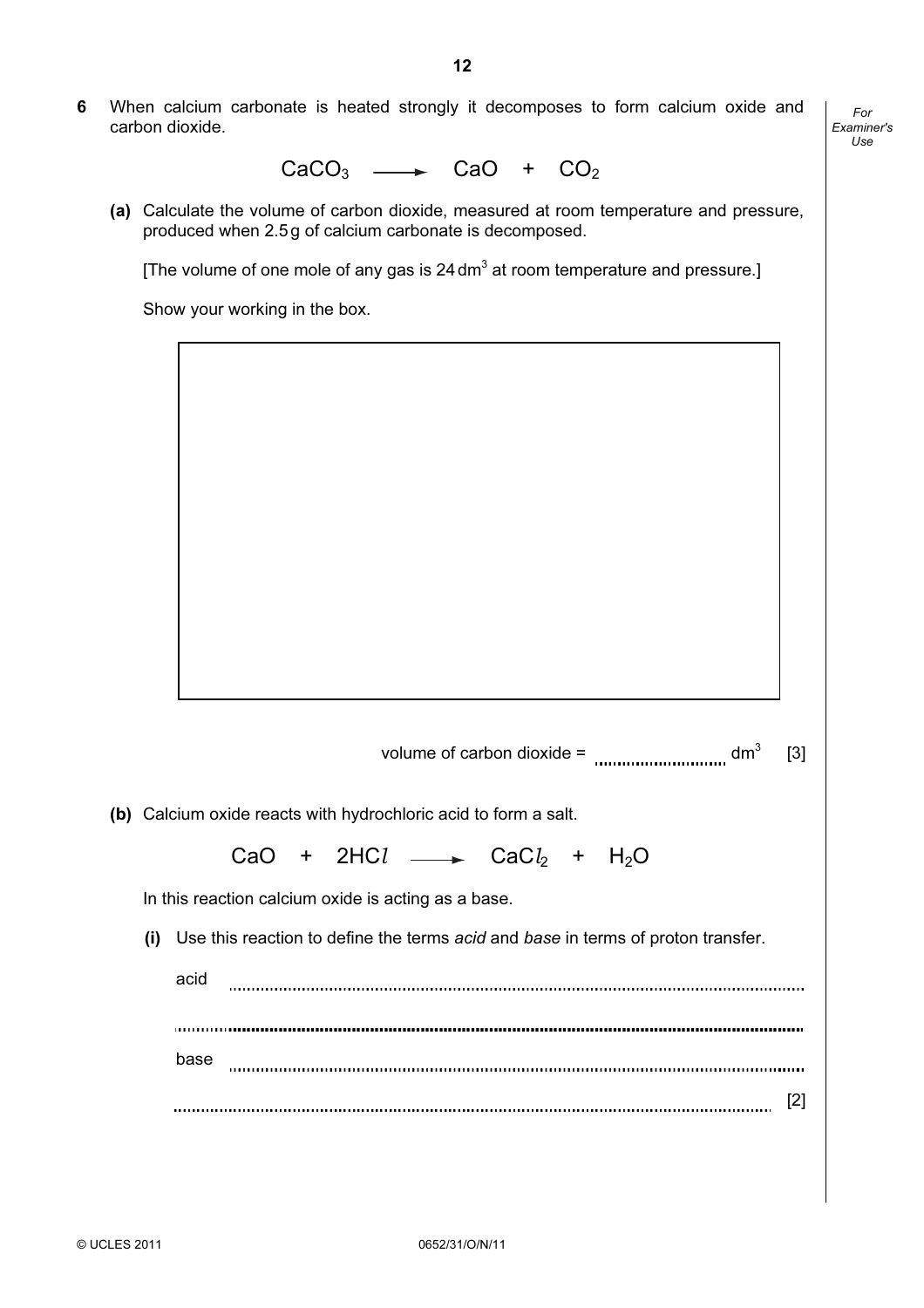(ii) Calcium oxide reacts with acids but not with alkalis. It is classified as a basic oxide. Complete Table 6.1 to classify three other oxides.

| name              | formula                        | property                                 | type of oxide |
|-------------------|--------------------------------|------------------------------------------|---------------|
| calcium oxide     | CaO                            | reacts with acids<br>but not alkalis     | basic         |
| aluminium oxide   | Al <sub>2</sub> O <sub>3</sub> | reacts with both<br>acids and alkalis    |               |
| carbon dioxide    | CO <sub>2</sub>                | reacts with alkalis<br>but not acids     |               |
| nitrogen monoxide | <b>NO</b>                      | reacts with neither<br>acids nor alkalis |               |

# Table 6.1

13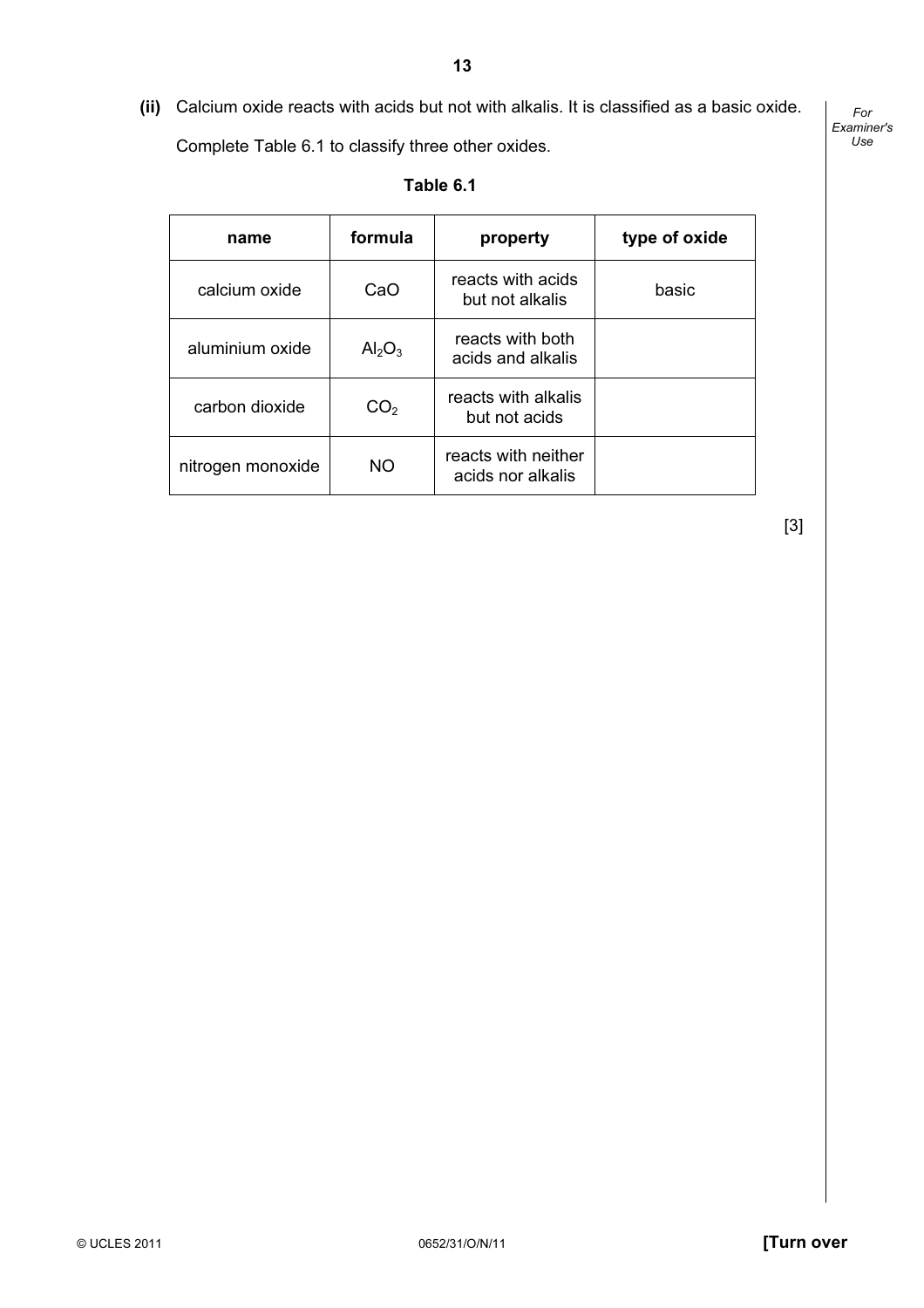7 Fig. 7.1 shows a magnet and a coil which is connected to a sensitive voltmeter.



Fig. 7.1 (a) (i) Describe what you would observe as the magnet is moved away from the coil. [2] (ii) Explain this observation using the theory of electromagnetic induction. [2]  $\cdots$  (b) The magnet is now moved towards the coil. Describe what you would observe. [1]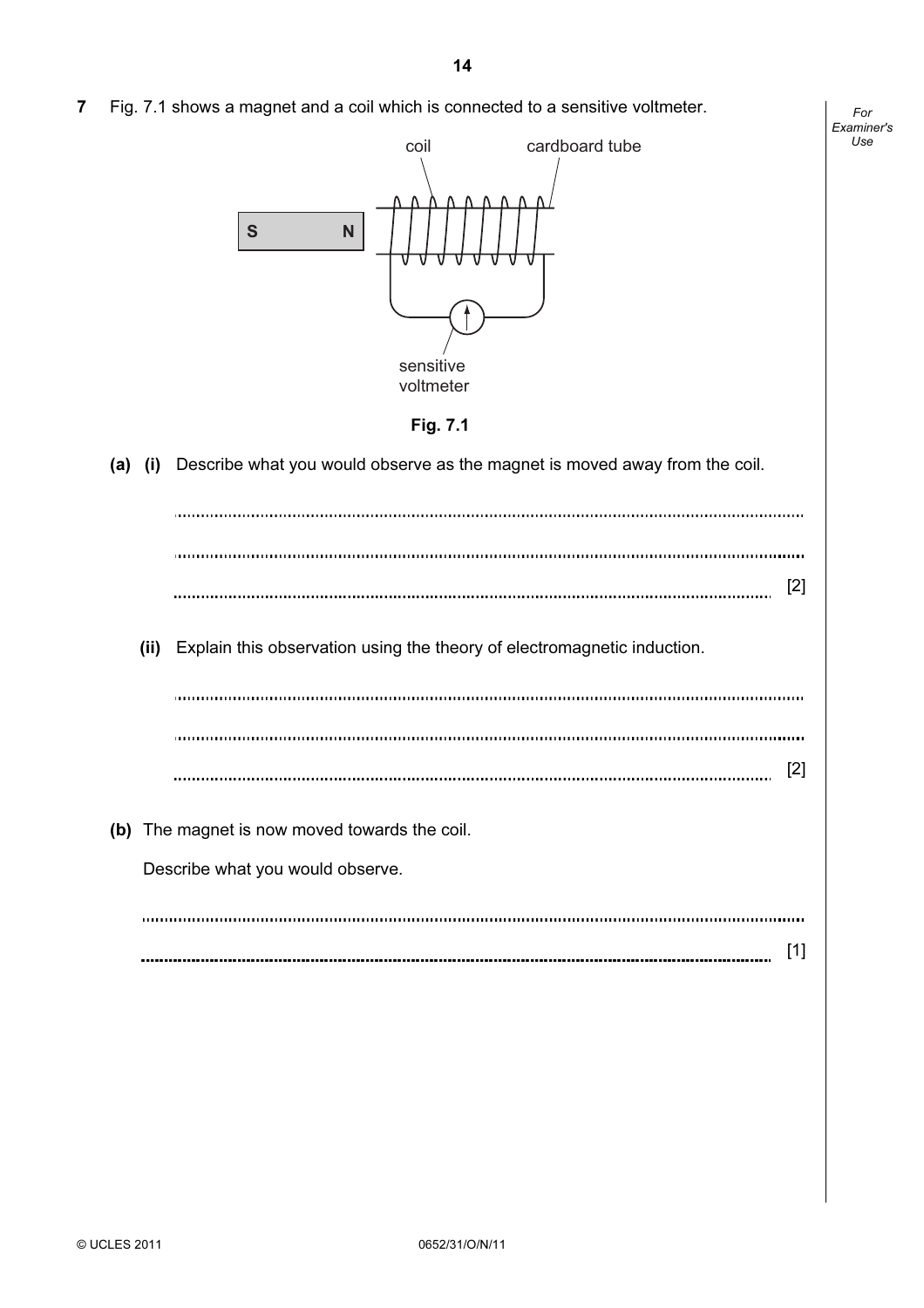(c) The magnet is now replaced with a similar coil connected to an alternating supply. The original coil is connected to a cathode ray oscilloscope. This is shown in Fig. 7.2.

15





State and explain what is observed when the switch S is closed.

[2]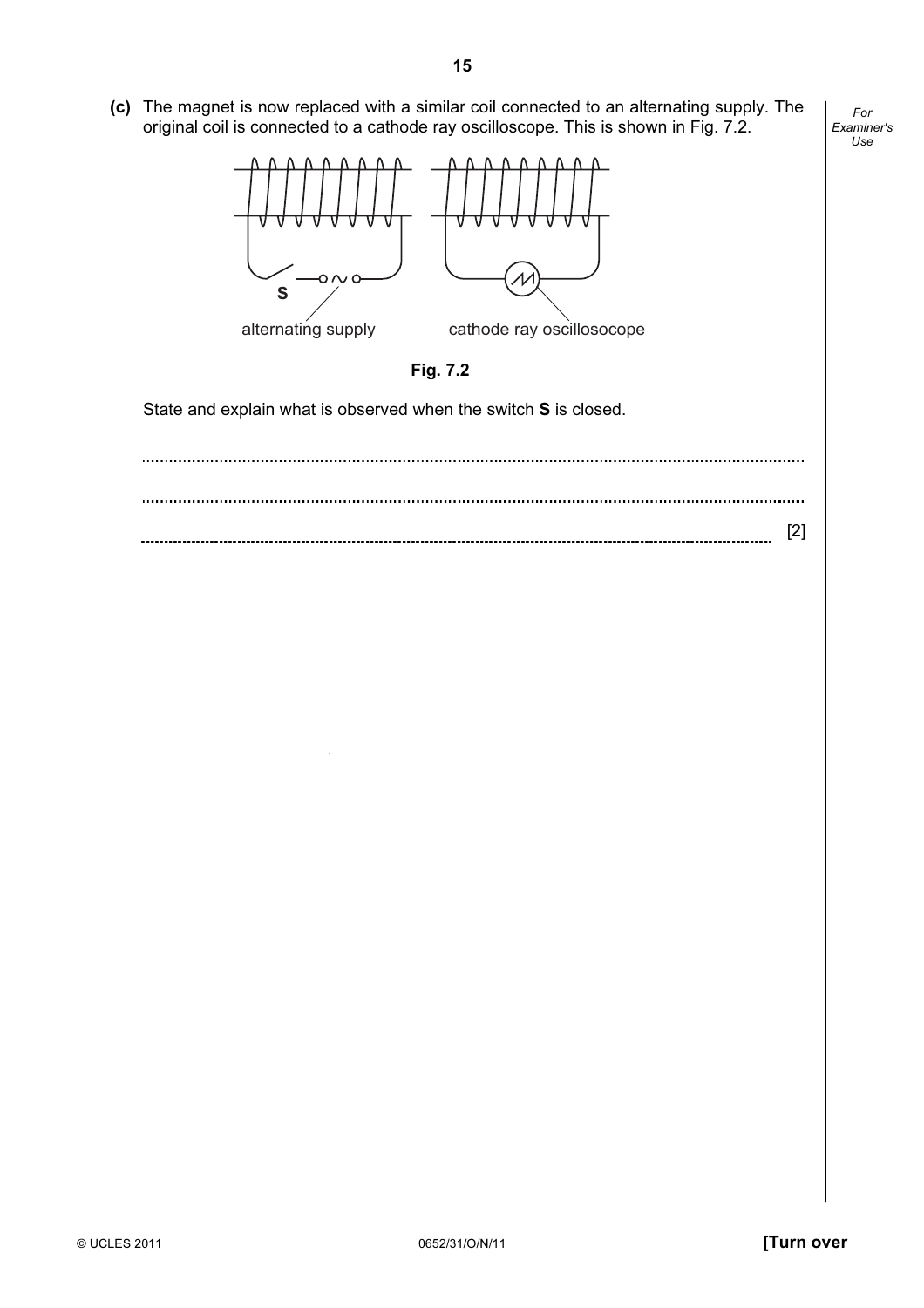8 Table 8.1 contains data about elements in Group 0 of the Periodic Table.

| element | symbol | proton<br>number | boiling<br>point /°C | density of gas<br>in $kg/m3$ |
|---------|--------|------------------|----------------------|------------------------------|
| helium  | He     | 2                | $-269$               | 0.17                         |
| neon    | Ne     | 10               | $-246$               | 0.84                         |
| argon   | Ar     | 18               | $-186$               | 1.67                         |
| krypton | Κr     | 36               | $-152$               | 3.50                         |

### Table 8.1

- (a) (i) What name is given to the elements in Group 0?
	- [1]
	- (ii) Use information from Table 8.1 to describe a trend in one physical property shown by this group of elements.

|       |                                                                    | [2] |
|-------|--------------------------------------------------------------------|-----|
| (iii) | Describe a chemical property common to all elements in this group. |     |
|       |                                                                    | [1] |
|       |                                                                    |     |
| (iv)  | Xenon is the next member of Group 0 after krypton.                 |     |
|       | Predict the density of xenon.                                      |     |
|       |                                                                    |     |

density =  $\frac{1}{2}$  kg/m<sup>3</sup> [1]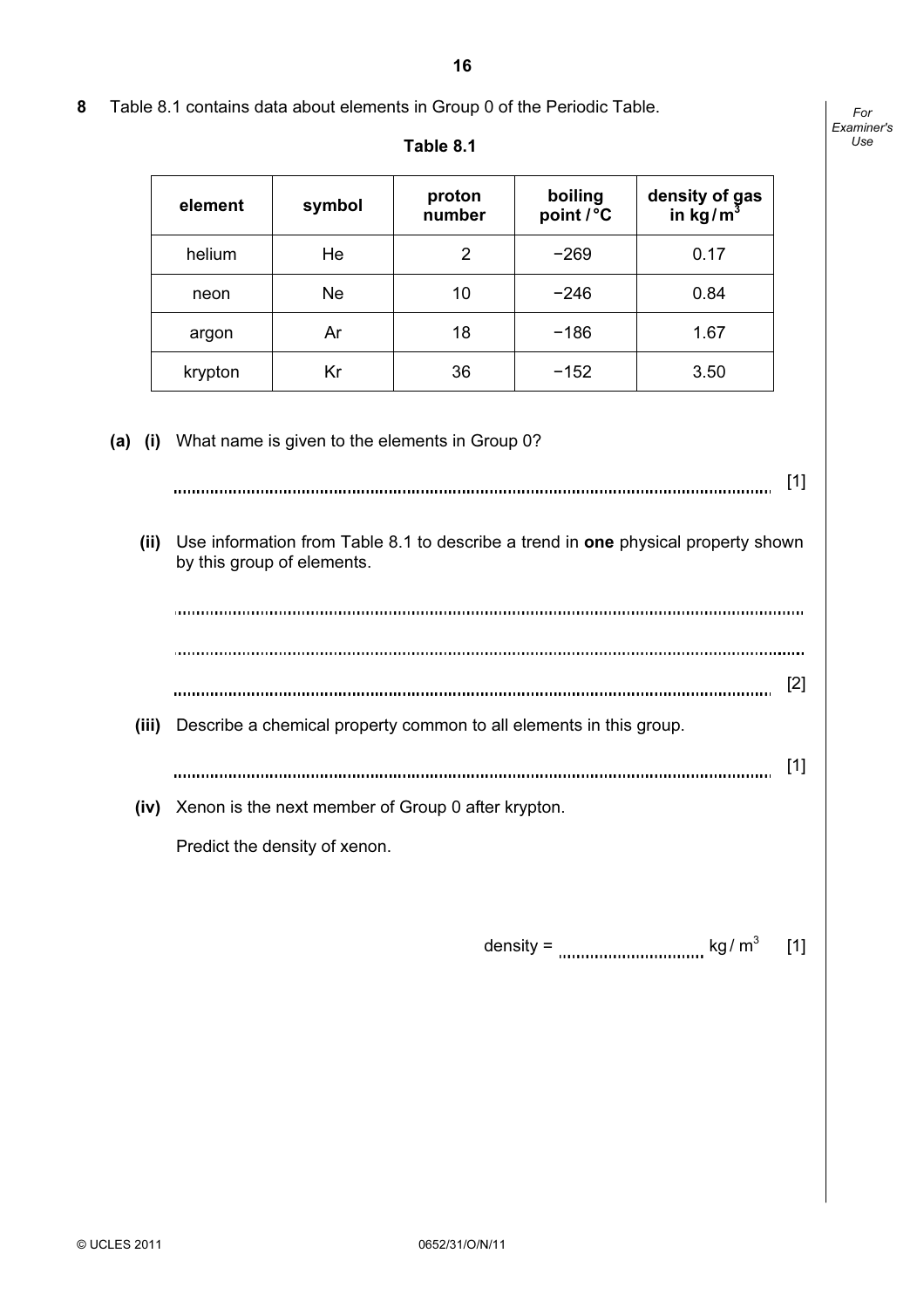|  |  |  | (b) (i) Draw a diagram to show the electron arrangement in an atom of argon. |  |
|--|--|--|------------------------------------------------------------------------------|--|
|--|--|--|------------------------------------------------------------------------------|--|

|       | $[2]$                                                                                                                           |
|-------|---------------------------------------------------------------------------------------------------------------------------------|
| (ii)  | A calcium ion has the same electron arrangement as an argon atom.                                                               |
|       | Give the name of, and the charge on, another ion apart from calcium that has the<br>same electron arrangement as an argon atom. |
|       | [2]<br>charge<br>name                                                                                                           |
| (iii) | State how a calcium ion is formed from a calcium atom.                                                                          |
|       |                                                                                                                                 |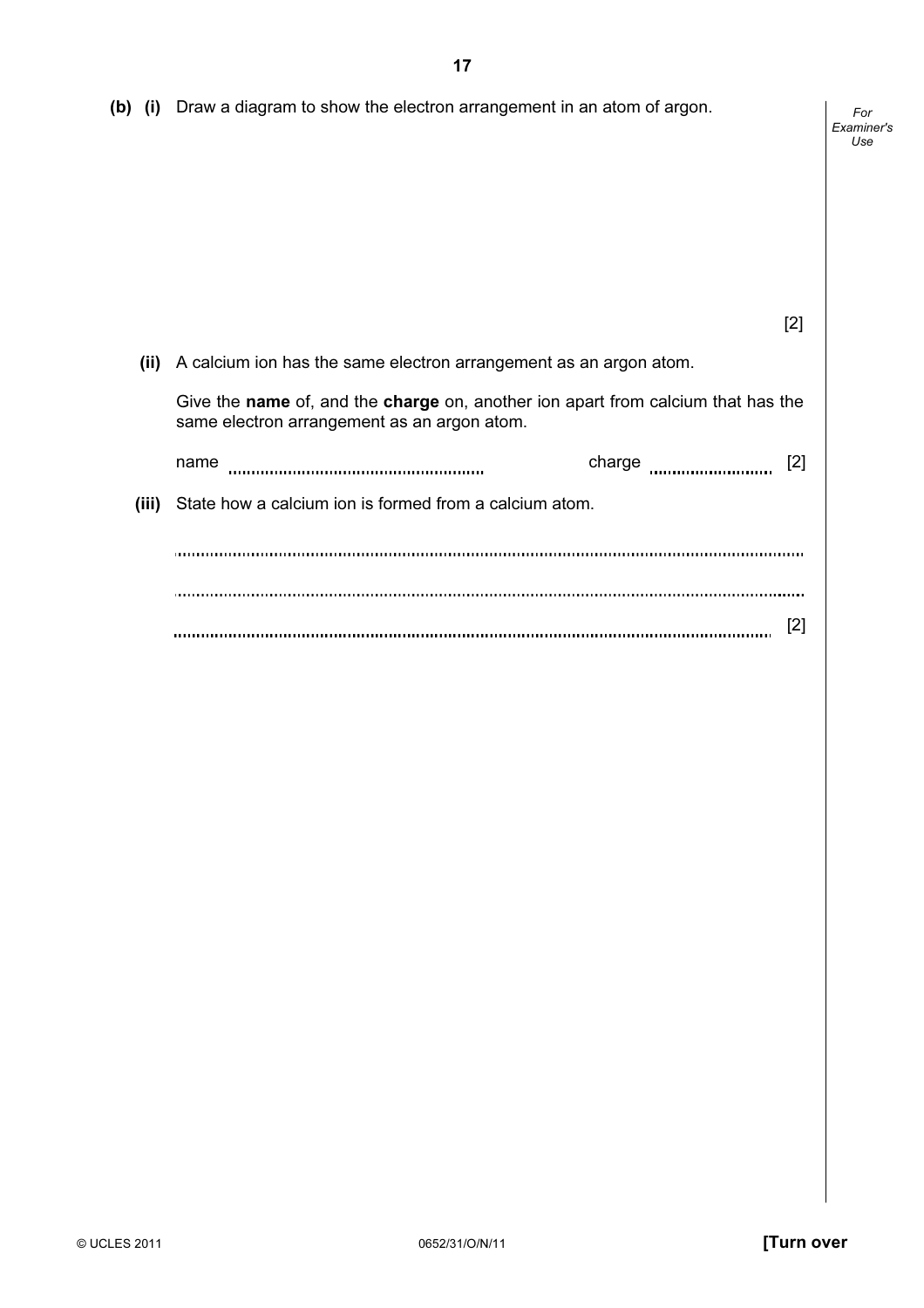

18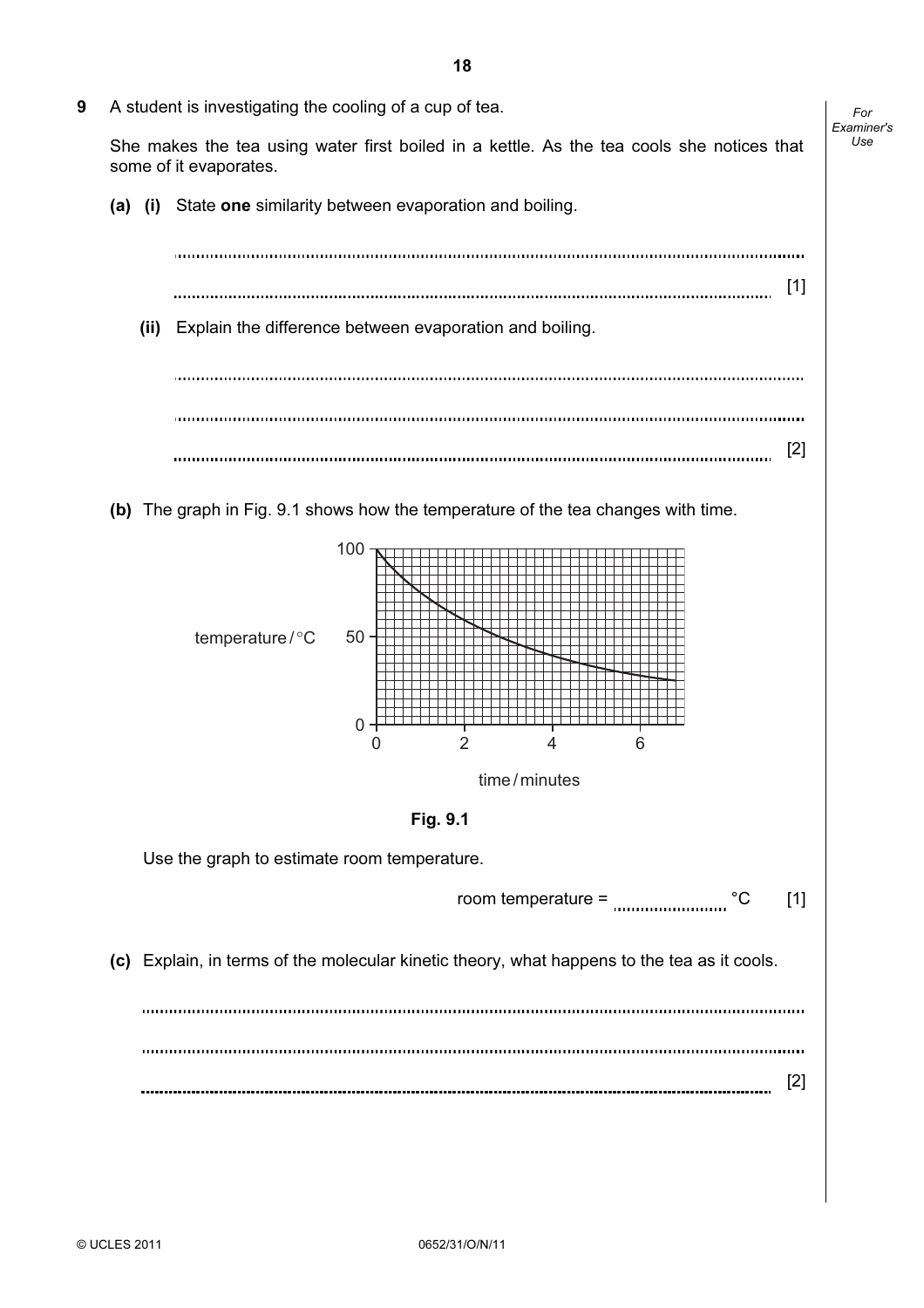## BLANK PAGE